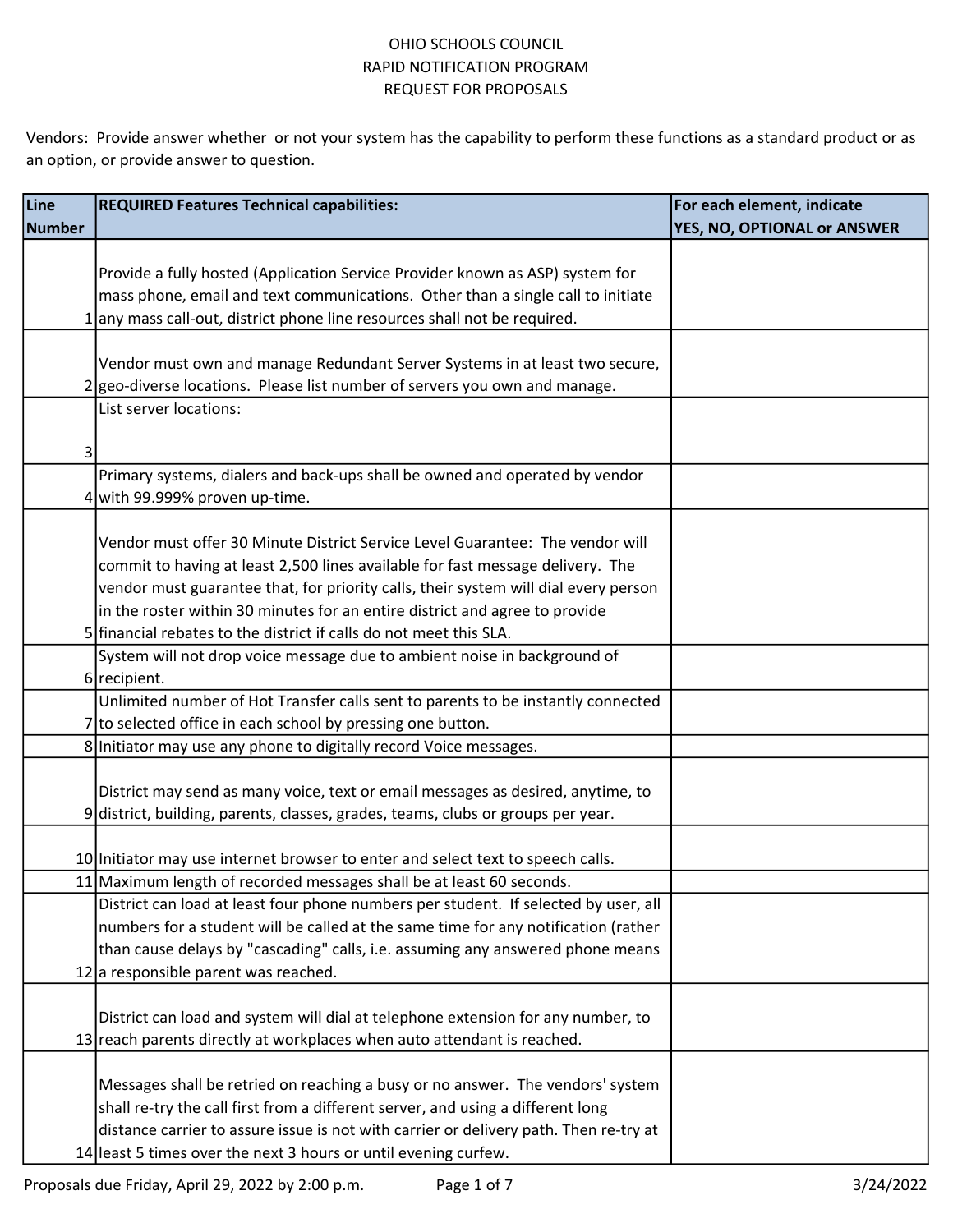| Line   | <b>REQUIRED Features Technical capabilities:</b>                                                       | For each element, indicate  |
|--------|--------------------------------------------------------------------------------------------------------|-----------------------------|
| Number |                                                                                                        | YES, NO, OPTIONAL or ANSWER |
|        |                                                                                                        |                             |
|        | Automated Attendance Calls: District or each building shall be able to easily set-                     |                             |
|        | up and send automated calls for attendance, fines/fees/reminders. Building                             |                             |
|        | administrators shall be able to upload a list or select and specify recipients on-the-                 |                             |
|        | 15 fly from web browser for such calls.                                                                |                             |
|        |                                                                                                        |                             |
|        | Allow creation and use of pre-recorded messages combined with database or                              |                             |
|        | roster fields to deliver automatic, customized messages that can speak names,                          |                             |
|        | amounts, dates, etc. for lunch card balances, fees due, fines, grades, tardy,                          |                             |
|        | 16 missed classes, etc. with each message unique for each recipient.                                   |                             |
|        |                                                                                                        |                             |
|        | Text-to-Speech: Allow initiator to type text in a web browser page and send as a                       |                             |
|        | 17 synthesized voice message to recipient lists, buildings or sub-groups.                              |                             |
|        | Allow initiator to type text to speech messages in English to be translated to                         |                             |
|        | another language. Allow use of library of pre-recorded messages for multi-                             |                             |
|        | lingual management by non bi-lingual staff members. Allow sending digitally                            |                             |
|        | recorded messages to pre-identified groups using a "preferred home language"                           |                             |
|        | $18$  flag.                                                                                            |                             |
|        |                                                                                                        |                             |
|        | Allow typed English messages to be instantly translated into 40+ different                             |                             |
|        | 19 languages using web access, and sent using email or text message delivery.                          |                             |
|        | Each school shall be able to select and manage the default starting and ending                         |                             |
|        | calling times for calls, and be able to override those times instantly in emergency                    |                             |
|        | 20 for calls whether initiated by web or phone.                                                        |                             |
|        | Allow any authorized user to initiate calls from any phone by calling toll-free                        |                             |
|        | number and reach any or all sub-groups at any time without operator                                    |                             |
|        | 21 intervention.                                                                                       |                             |
|        | Allow an authorized use to use web browser to initiate text to speech call to any                      |                             |
|        | group/sub-group or to select and send pre-recorded messages from an audio                              |                             |
|        | 22 library.<br>Allow initiator, calling toll-free number, to be able to: 1 - start a call immediately, |                             |
|        | regardless of pre-set calling times; 2 - queue the call for delivery during normal                     |                             |
|        | times, 3 - set a future delivery date and times, 4 - Record a message to be placed                     |                             |
|        | 23 in the web audio library for use later.                                                             |                             |
|        | Allow administrators with authority to override the system to make calls outside                       |                             |
|        | $24$ the pre-set calling window.                                                                       |                             |
|        | There shall be no "dead air" after recipient picks up phone and greeting starts.                       |                             |
|        | 25 What is the delay time for your system?                                                             |                             |
|        | If a message goes to answering machine/voice mail, the greeting and full                               |                             |
|        | 26 message shall be played so the entire message is properly recorded.                                 |                             |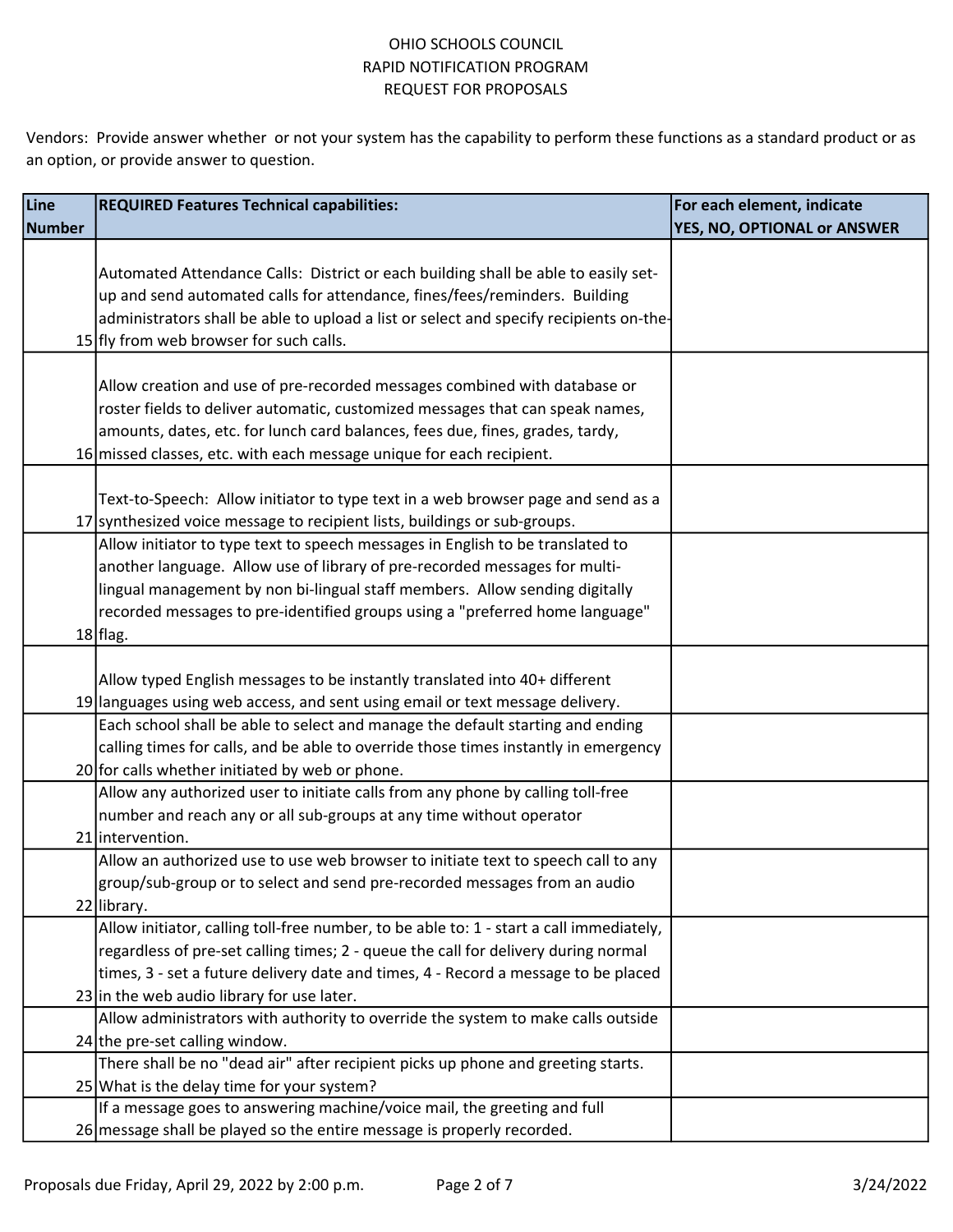| Line   | <b>REQUIRED Features Technical capabilities:</b>                                     | For each element, indicate  |
|--------|--------------------------------------------------------------------------------------|-----------------------------|
| Number |                                                                                      | YES, NO, OPTIONAL or ANSWER |
|        | System has capability of recipients pressing any key to re-play the message.         |                             |
|        | Describe your capability:                                                            |                             |
|        |                                                                                      |                             |
|        |                                                                                      |                             |
|        |                                                                                      |                             |
|        |                                                                                      |                             |
| 27     |                                                                                      |                             |
|        |                                                                                      |                             |
|        | Recipients shall be able to enter a touch tone key to respond to question asked in   |                             |
|        | message (i.e. if you will be attending parent-teacher conference, press 1).          |                             |
|        | Recipients can dial toll-free number to re-play such survey messages, and enter      |                             |
|        | vote, if original message was left on voice mail/machine. Reports shall show,        |                             |
|        | 28 graphically, the responses to every survey.                                       |                             |
|        | Unlimited use of E-Mail Notification, Allow email to be sent to the same groups      |                             |
|        | 29 and sub-groups (buildings, grades, staff) as voice calls.                         |                             |
|        | 30 System shall be able to send both plain text and HTML email.                      |                             |
|        | 31 Send email to up to 2 different email addresses per recipient.                    |                             |
|        | System and system security must fully meet FERPA & NCLB security and                 |                             |
|        | 32 retention rules.                                                                  |                             |
|        |                                                                                      |                             |
|        | 33 Indicate length of time your company retains customers' reports on server.        |                             |
|        | E-mail creation tool shall have word filter to warn initiator and prevent any        |                             |
|        | message being sent that contains inappropriate words, even if typed                  |                             |
|        | 34 inadvertently.                                                                    |                             |
|        | E-mail will not use district's bandwidth or mail server for outbound or bounced      |                             |
|        | 35 email.                                                                            |                             |
|        | Each mail sent will come from vendor's server, which shall have tools and            |                             |
|        | 36 methods to prevent black listing.                                                 |                             |
|        | E-mail shall have the name of the school or district and name of message initiator   |                             |
|        | 37 automatically inserted, and contain opt-out process with one click by recipients. |                             |
|        | All emails shall have a one button "opt-out" that allows recipients to remove        |                             |
|        | their email address from notifications. Such opt-out requests shall be reported      |                             |
|        | to school and shown in future message reports if parent has selected not to          |                             |
|        | 38 receive these messages.                                                           |                             |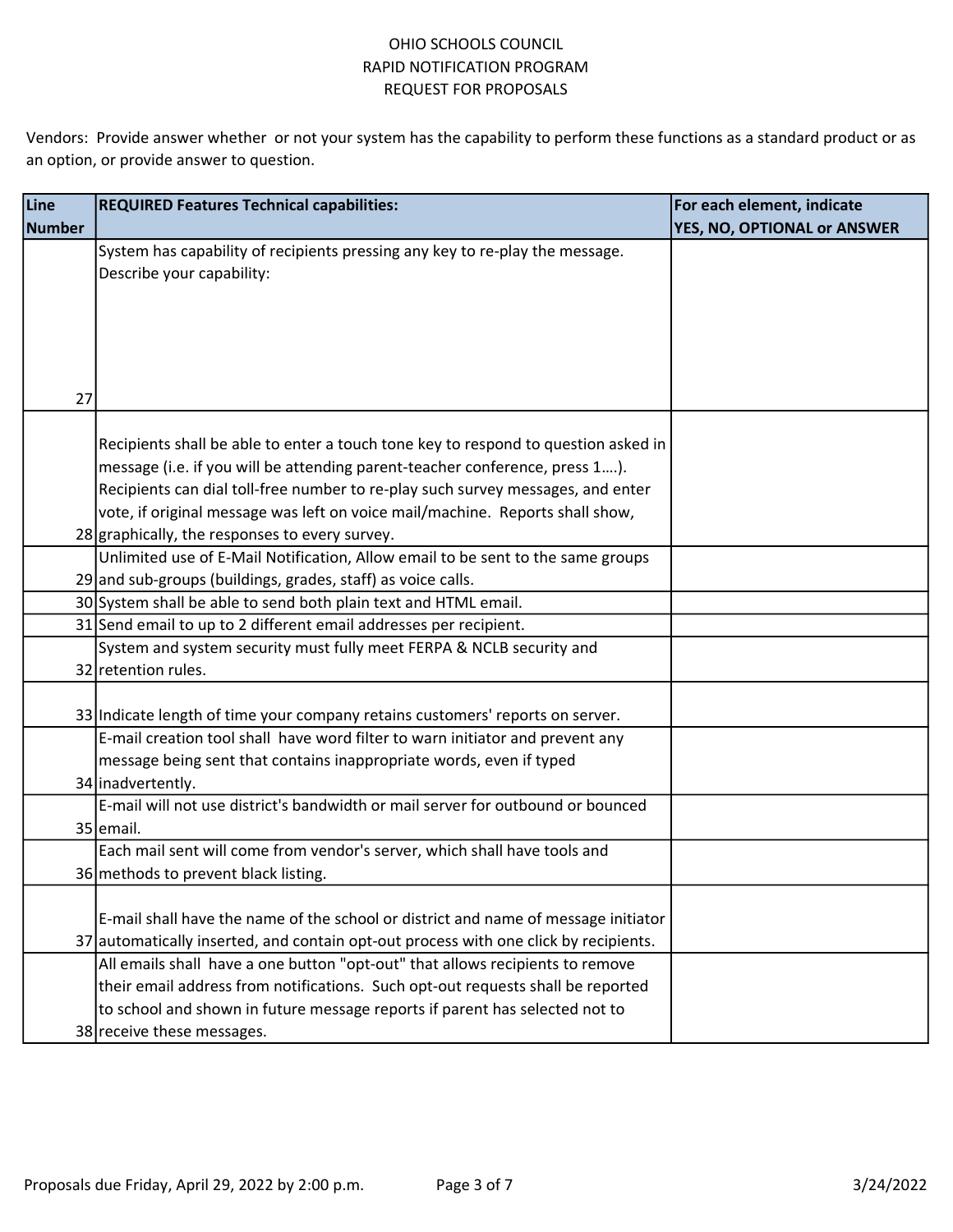| Line   | <b>REQUIRED Features Technical capabilities:</b>                                     | For each element, indicate  |
|--------|--------------------------------------------------------------------------------------|-----------------------------|
| Number |                                                                                      | YES, NO, OPTIONAL or ANSWER |
|        |                                                                                      |                             |
|        | Vendor must offer seamless SIS integration which will NOT require district or        |                             |
|        | district IT staff to prepare or pull data files. Integration tool will automatically |                             |
|        | synchronize daily roster changes from Student Information System (SIS) to            |                             |
|        | vendor's servers and pull daily file of absent/tardy students from SIS for           |                             |
|        | automated attendance calls. Please list SISs your system can integrate with:         |                             |
|        |                                                                                      |                             |
|        |                                                                                      |                             |
|        |                                                                                      |                             |
|        |                                                                                      |                             |
|        |                                                                                      |                             |
|        |                                                                                      |                             |
|        |                                                                                      |                             |
|        |                                                                                      |                             |
|        |                                                                                      |                             |
| 39     |                                                                                      |                             |
|        | 40 Import personnel data into program and update automatically.                      |                             |
|        | Comprehensive, consolidated message reports show everyone reached,                   |                             |
|        | 41 temporarily undeliverable, bounced or opted-out.                                  |                             |
|        | Reports shall show results for each student for all messages sent. If a list is de-  |                             |
|        | duped so home is only called once for multiple siblings, the names of all siblings   |                             |
|        | shall appear on reports and results of the de-duped call will be shown for each      |                             |
|        | student, so administrators can quickly assure all students in a class or group were  |                             |
|        | 42 contacted.                                                                        |                             |
|        | Reports shall be presented showing results by student AND results by phone           |                             |
|        | number; to easily see if any number for a student was reached and identify           |                             |
|        | 43 number(s) that are unreachable.                                                   |                             |
|        | Provide simple on-line tools and graphical reports to show rosters, groups, calls,   |                             |
|        | 44 and message activities.                                                           |                             |
|        | Provide real-time on-line access to system usage by school building for district     |                             |
|        | utilization tracking and reporting. Report to show totals by building and drill-     |                             |
|        | 45 down for detail message reporting.                                                |                             |
|        |                                                                                      |                             |
|        | Advanced Message Reports will document all parent calls: Instant, on-line (after     |                             |
|        | verified login) reports will be available for any date or date ranges, and show who  |                             |
|        | was reached, when and by what means. Integrated reports for voice and email          |                             |
|        | 46 messages include graphical analysis of touch-tone poll responses.                 |                             |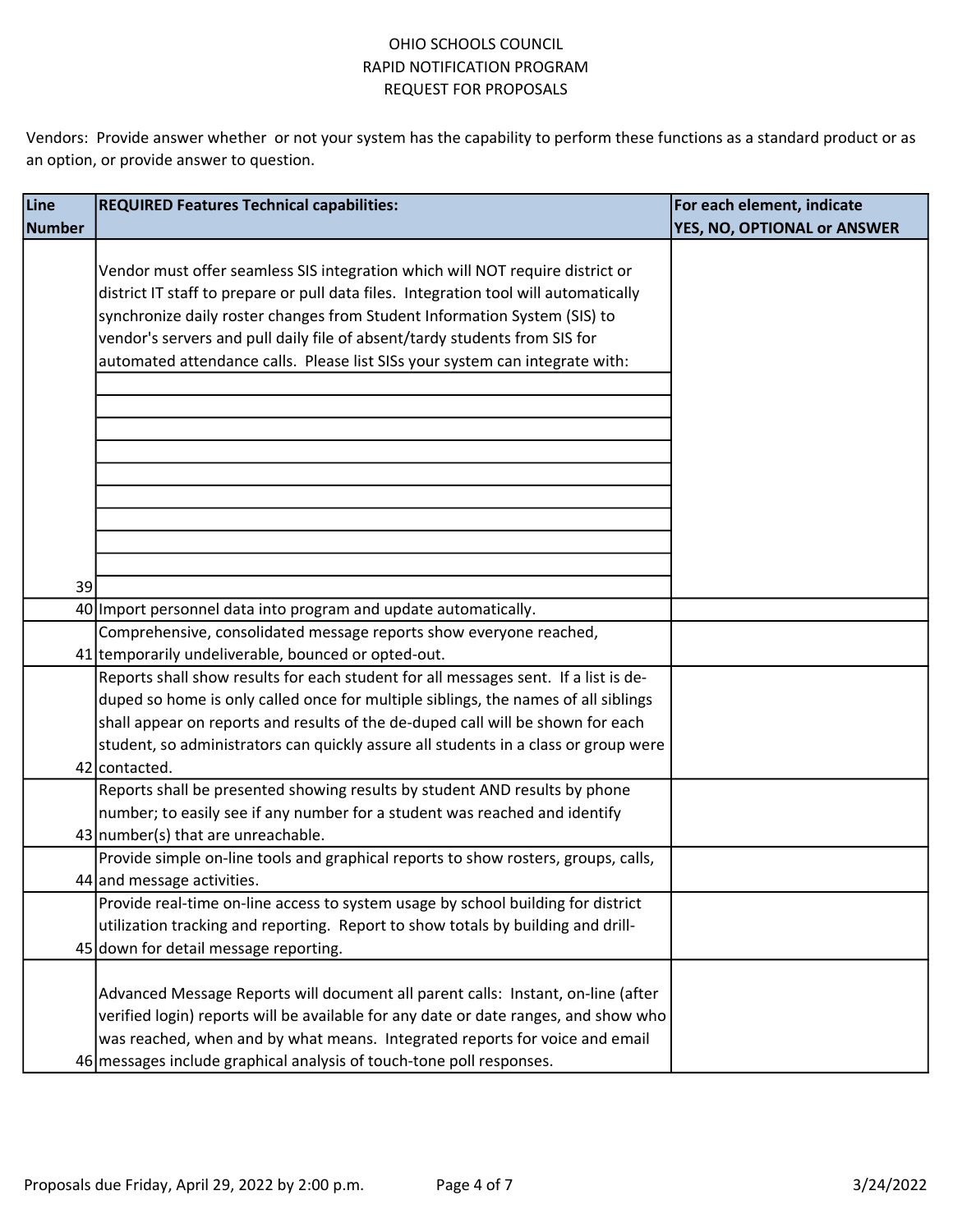| Line          | <b>REQUIRED Features Technical capabilities:</b>                                        | For each element, indicate  |
|---------------|-----------------------------------------------------------------------------------------|-----------------------------|
| <b>Number</b> |                                                                                         | YES, NO, OPTIONAL or ANSWER |
|               |                                                                                         |                             |
|               | Vendor to provide, at no additional charge, Normal support seven days a week            |                             |
|               | minimally from 8:00 a.m. to 8:00 p.m. EST staffed with USA based, full time             |                             |
|               | vendor employees specially trained in K-12 applications. Plus, provide at no            |                             |
|               | additional charge, Emergency unlimited support 24/7/365 via toll-free number,           |                             |
|               | 47 staffed with USA based K-12 trained technical support team.                          |                             |
|               | Vendor to provide Professional No-Charge Implementation Process: Training and           |                             |
|               | documentation designed for key administrators (fast track), secretaries (admin          |                             |
|               | 48 level), and IT staff.                                                                |                             |
|               |                                                                                         |                             |
|               | Vendor to provide Webinar Training at No Charge: with Three levels of Webinar:          |                             |
|               | -Principals and key staff to send messages (less than 1 hour);                          |                             |
|               | -School secretaries/attendance officers (90 minutes);                                   |                             |
|               | 49 - IT staff for integration (time and content varies).                                |                             |
|               | 50 Offer On-Site Professional training.                                                 |                             |
|               | 51 Present sample implementation guide.                                                 |                             |
|               | 52 Bandwidth                                                                            |                             |
|               | 53 Company Profile:                                                                     |                             |
|               |                                                                                         |                             |
|               | 54 Financial Stability: Vendor must provide proof of financial stability and viability. |                             |
|               | Vendor shall have been providing fully hosted ASP solutions for K-12 schools for        |                             |
|               | 55 at least four years.                                                                 |                             |
|               | Vendor shall have 100% rating with BBB for any and all aspects of their business        |                             |
|               | 56 for at least two years.                                                              |                             |
|               | All vendor employees shall have passed background checks, financial and driving         |                             |
|               | 57 record checks, drug checks and random drug testing.                                  |                             |
|               | 58 FINANCIAL AND COSTS                                                                  |                             |
|               | Vendor shall provide simple, annual per student pricing, with 3 year price              |                             |
|               | 59 guarantees.                                                                          |                             |
|               |                                                                                         |                             |
|               | 60 Vendor shall provide unlimited usage for Staff Calls at no additional charge.        |                             |
|               | There will be NO Setup Charges: No charge to load student, staff and                    |                             |
|               | transportation phone lists from district/school database at start of year. Upload       |                             |
|               | 61 roster files anytime.                                                                |                             |
|               | Despite multi-year term, vendor shall, on district proof of financial distress, allow   |                             |
|               | 62 future years to be cancelled without penalty.                                        |                             |
|               |                                                                                         |                             |
|               | Vendor shall guarantee "most favored nation" pricing and guarantee to reduce            |                             |
|               | district price during agreement if similar services are offered to other similar        |                             |
|               | 63 sized districts at a lower price at any time during term or renewal periods.         |                             |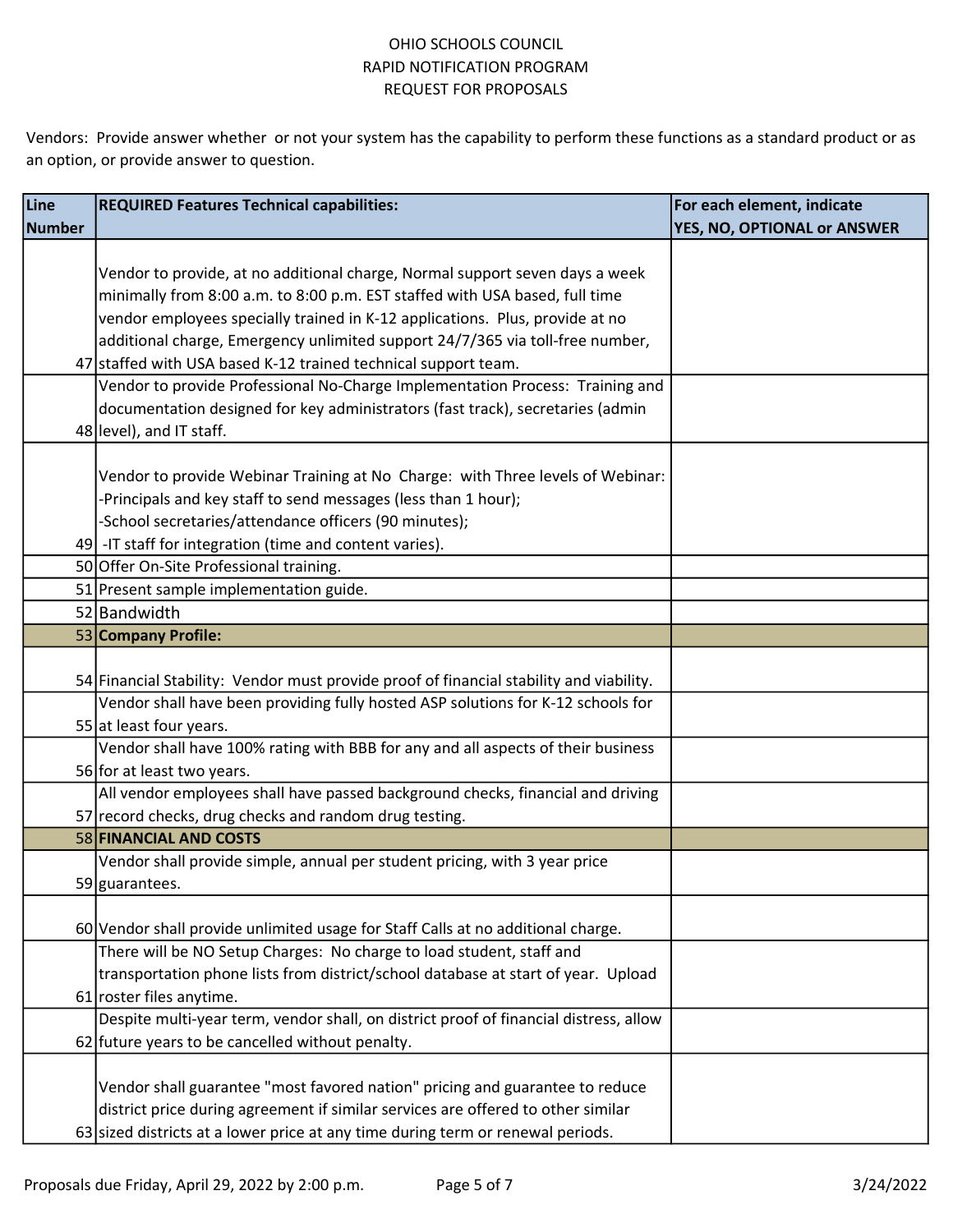| Line          | <b>REQUIRED Features Technical capabilities:</b>                                     | For each element, indicate  |
|---------------|--------------------------------------------------------------------------------------|-----------------------------|
| <b>Number</b> |                                                                                      | YES, NO, OPTIONAL or ANSWER |
|               | Vendor's price shall include all rates and percentages, if any, of federal and state |                             |
|               | or local sales, usage or USF taxes and fees charged or collected over and above      |                             |
|               | 64 quoted pricing.                                                                   |                             |
|               |                                                                                      |                             |
|               | Community Outreach/Funding Calls: Vendor to allow use of their system to             |                             |
|               | reach not just parents, but every member of the community or all voters up to        |                             |
|               | 2x/year at no additional charge. Vendor to provide numbers of all residences         |                             |
|               | and businesses for these calls. If used to assist district with a referendum or      |                             |
|               | school funding election, on request, these calls shall be treated as donation to     |                             |
|               | 65 the election committee designated by the district.                                |                             |
|               | Number of current school district customers List three of                            |                             |
|               | these for references, including contact information:                                 |                             |
|               | 1                                                                                    |                             |
|               | $\overline{2}$                                                                       |                             |
| 66 3          |                                                                                      |                             |
|               | Number of calls, texts, emails your system can deliver in an:                        |                             |
|               | Emergency ______________ per minute ______________ per hour                          |                             |
|               | 67 Non-Emergency ______________ per minute ______________ per hour                   |                             |
|               | List all forms of communication your system can deliver (i.e., phone, text,          |                             |
|               | $68$ email).                                                                         |                             |
|               | What languages does your system translate to?                                        |                             |
| 69            |                                                                                      |                             |
|               | 70 Year your program began                                                           |                             |
|               | 71 Where is the hardware located that hosts the software?                            |                             |
|               | Please list hardware, software and telephone requirements for your                   |                             |
|               | 72 system                                                                            |                             |
|               | Does your system have the capability for parents to enter their individual           |                             |
|               | 73 data into your system?                                                            |                             |
|               | Does your system have a limited number of accounts and distribution                  |                             |
|               | 74 groups? If yes, what is the limit?                                                |                             |
|               | 75 Subscription Length                                                               |                             |
| 76            |                                                                                      |                             |
|               | 77 What is your normal price per student?                                            |                             |
|               | 78 Proposed OSC Cost per student                                                     |                             |
|               | 79 Other items of interest that would add value to your product:                     |                             |
| 80            |                                                                                      |                             |
| 81            |                                                                                      |                             |
| 82            |                                                                                      |                             |
| 83            |                                                                                      |                             |
| 84            |                                                                                      |                             |